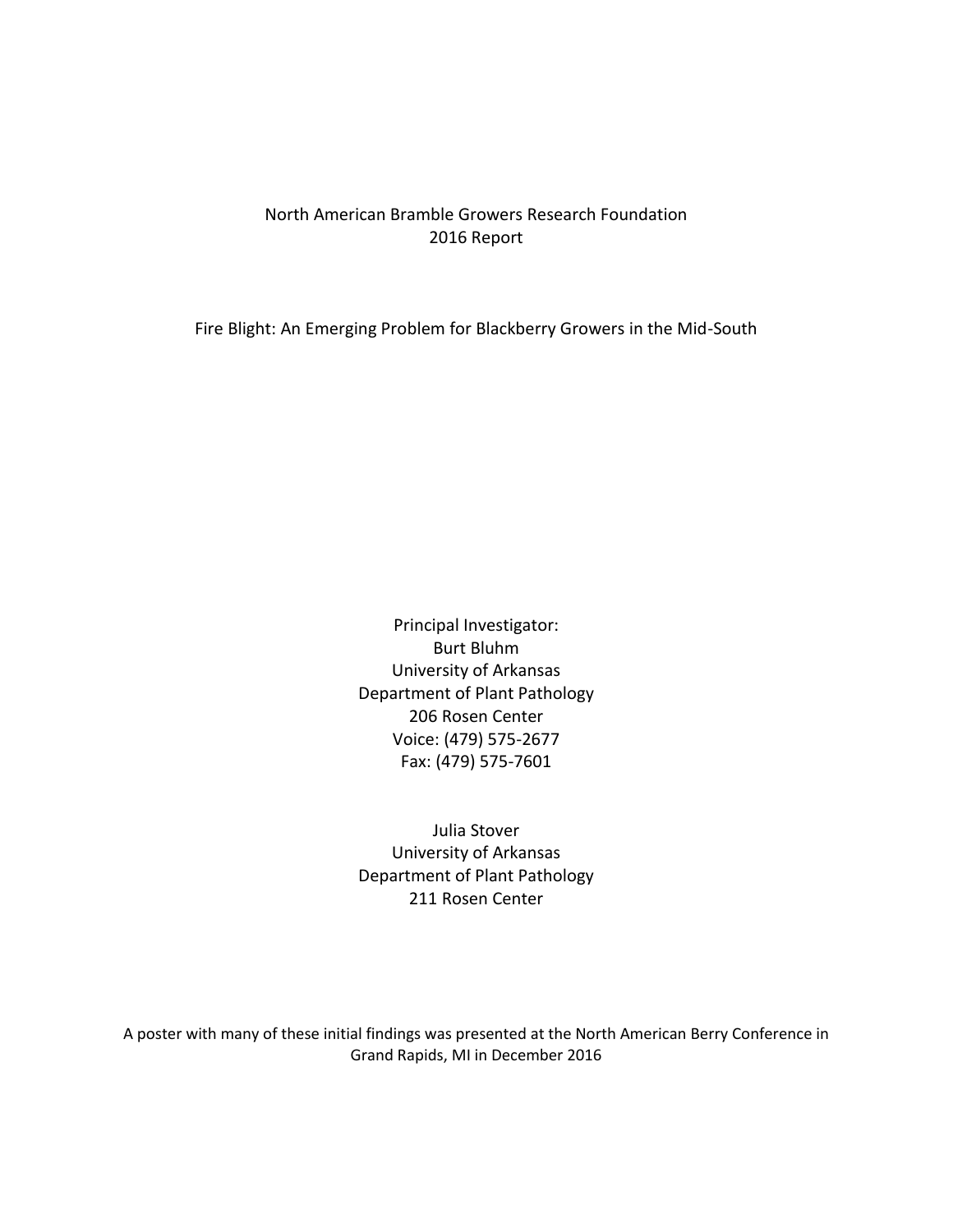Background and Initial Rationale:

Fire blight, caused by the bacterial pathogen *Erwinia amylovora*, infects all members of the family Rosaceae and is considered to be the single most devastating bacterial disease of apple. *Erwinia amylovora* was first isolated from blighted blackberry plants in Illinois in 1976, from both mummified fruit and blighted canes (Ries and Otterbacher, 1977). These symptoms had been sporadically reported previously in both blackberry and raspberry, but the causal agent had never been identified. Since this first report, the disease has been found throughout the blackberry growing regions of the United States, but is generally not considered to be a pathogen of major concern (Smith, 2014; Clark, personal communication). However, with the advent of primocane fruiting plants, a significant increase in disease incidence has been witnessed in Arkansas (Garcia, personal communication) and fruit loss of up to 65% has been reported in Illinois (Schilder, 2007). Fire blight is a disease that is very environmentally dependent, and warm, wet weather at flowering is most conducive to serious disease development. The Arkansas growing conditions are ideal for disease development, and the shift in production season with primocane fruiting moves flowering time to a time of year with temperatures cool enough for bacterial growth (Smith, 2014). This puts us at the forefront of a potentially devastating epidemic, as resistant varieties are unknown and very few chemical controls are labeled for use on blackberry and raspberry.

After Arkansas blackberry growers began reporting a new disease in early 2015, it was reported as increased incidence of fireblight based on classical presentation of symptoms (Fig. 1), beginning with shepherd's crooking, blossom blight, and ending with general cane collapse from the shoot tips downwards. As this disease is relatively rare in blackberry, samples were collected from infected blackberry plants at several growing sites in Northwest Arkansas for further study. Bacteria were isolated from these samples for identification. Of the bacterial samples collected from symptomatic blackberry tissue, 100% were identified as species other than *Erwinia amylovora* via DNA testing. One related species, *Pantoea agglomerans*, appeared more frequently than any other. Our objectives have shifted slightly to take into account these initial findings.

Initial Objectives:

- 1. Survey *Erwinia amylovora* strains isolated from *Malus* spp. and *Rubus* spp. to identify potential sources of initial inoculum
- 2. Review strength of host specificity between *Malus* spp.- and *Rubus* spp.-infecting strains
- 3. Clarify the mechanisms of survival and transmission of the pathogen in blackberry

# New Objectives:

- 1. Identify bacterial strains isolated from symptomati*c Rubus* spp.
- 2. Review strength of host specificity of *P. agglomerans* isolates collected from *Malus* spp. and *Rubus* spp.
- 3. Clarify the mechanisms of survival and transmission of the pathogen in blackberry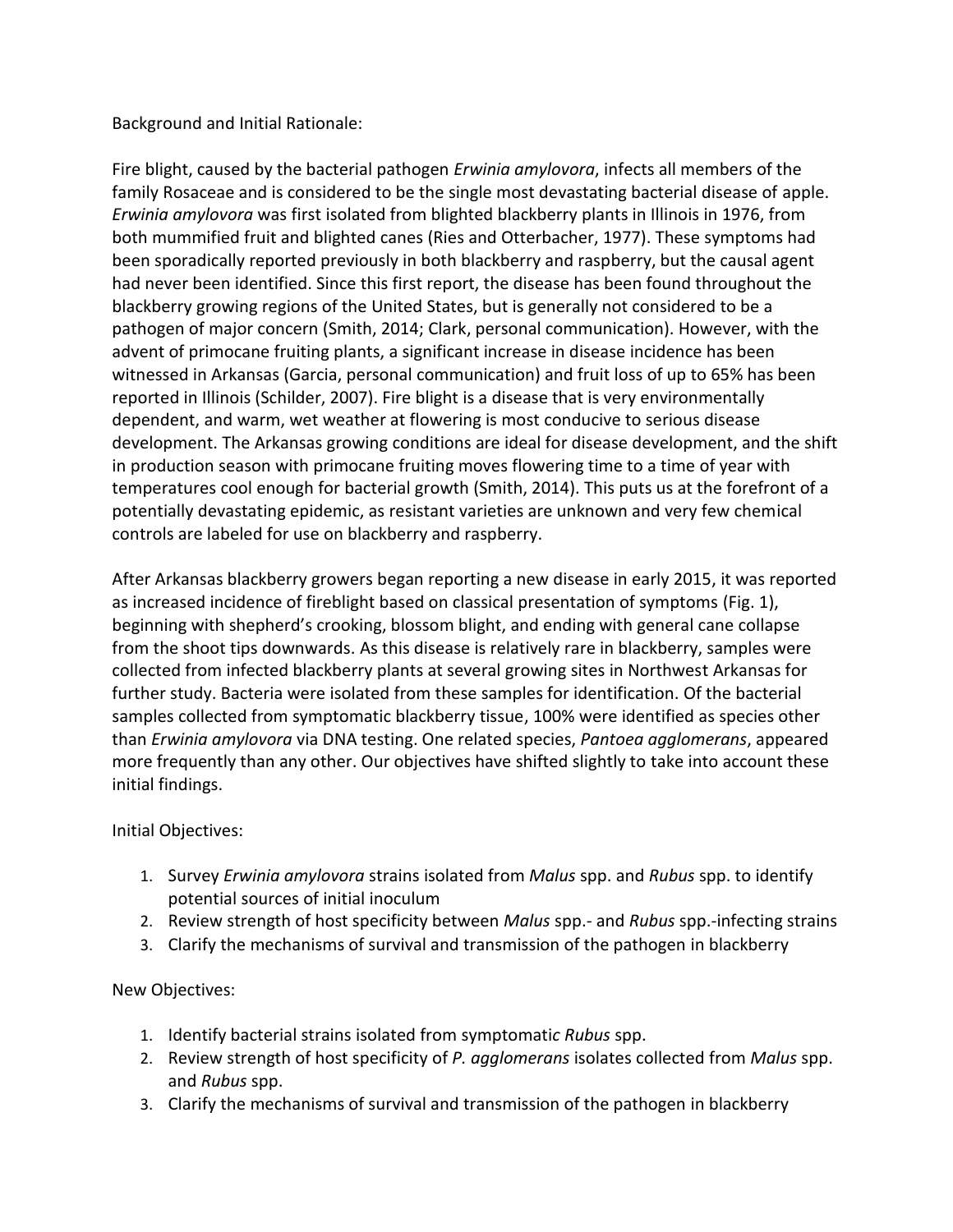

Figure 1. Left: Shepherd's crooking (top) and blossom blight (bottom) in blackberry infected with *Pantoea agglomerans*

Right: Shepherd's crooking (top) and blossom blight (bottom) in apple infected with *Erwinia amylovora*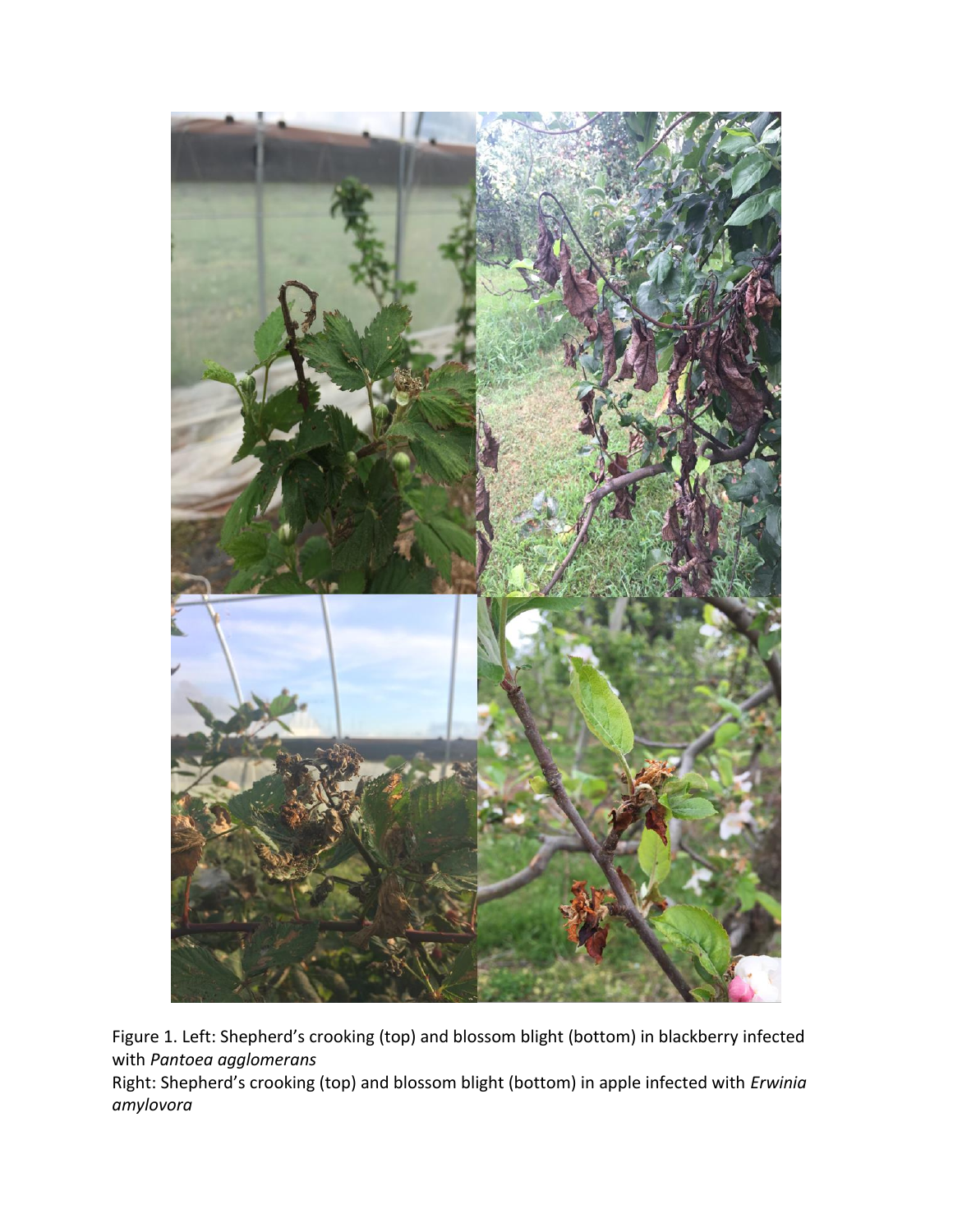Procedures and Initial Results:

## **Study 1. Isolate bacteria from** *Rubus* **spp. and identify causal agent of fireblight-like symptoms**

Bacteria was isolated from a number of primocane fruiting blackberry cultivars growing at the Arkansas Agriculture Research and Extension Center in Fayetteville, AR and from the University of Arkansas Fruit Experiment Station in Clarksville, AR. Bacterial DNA was sent for 16s rRNA sequencing in order to accurately identify these bacterial isolates. Of bacterial isolates collected from symptomatic blackberry plants, none were identified as Erwinia amylovora and 90% were identified as a *Pantoea* spp., with *Pantoea agglomerans* appearing as the most positively identified species.

Greenhouse plants were wound inoculated with *E. amylovora* and *P. agglomerans* to verify the comparative virulence of this newly identified pathogen (Figs 2,3,4). All results support the hypothesis that *P. agglomerans* is a causal agent of the blackberry disease that had initially been reported.



Figures 2 and 3. Each series of photos pictures PrimeArk 45 blackberry plantlets following inoculation with (left) sterile H<sub>2</sub>0, (center) *Pantoea agglomerans*, (right) *Erwinia amylovora.* Pictures are 10 days post inoculation. Younger tissues (Figure 2 to left) produced lesions when inoculated while older tissues (Figure 3) produced cankers. (Inoculation sites indicated with arrows.)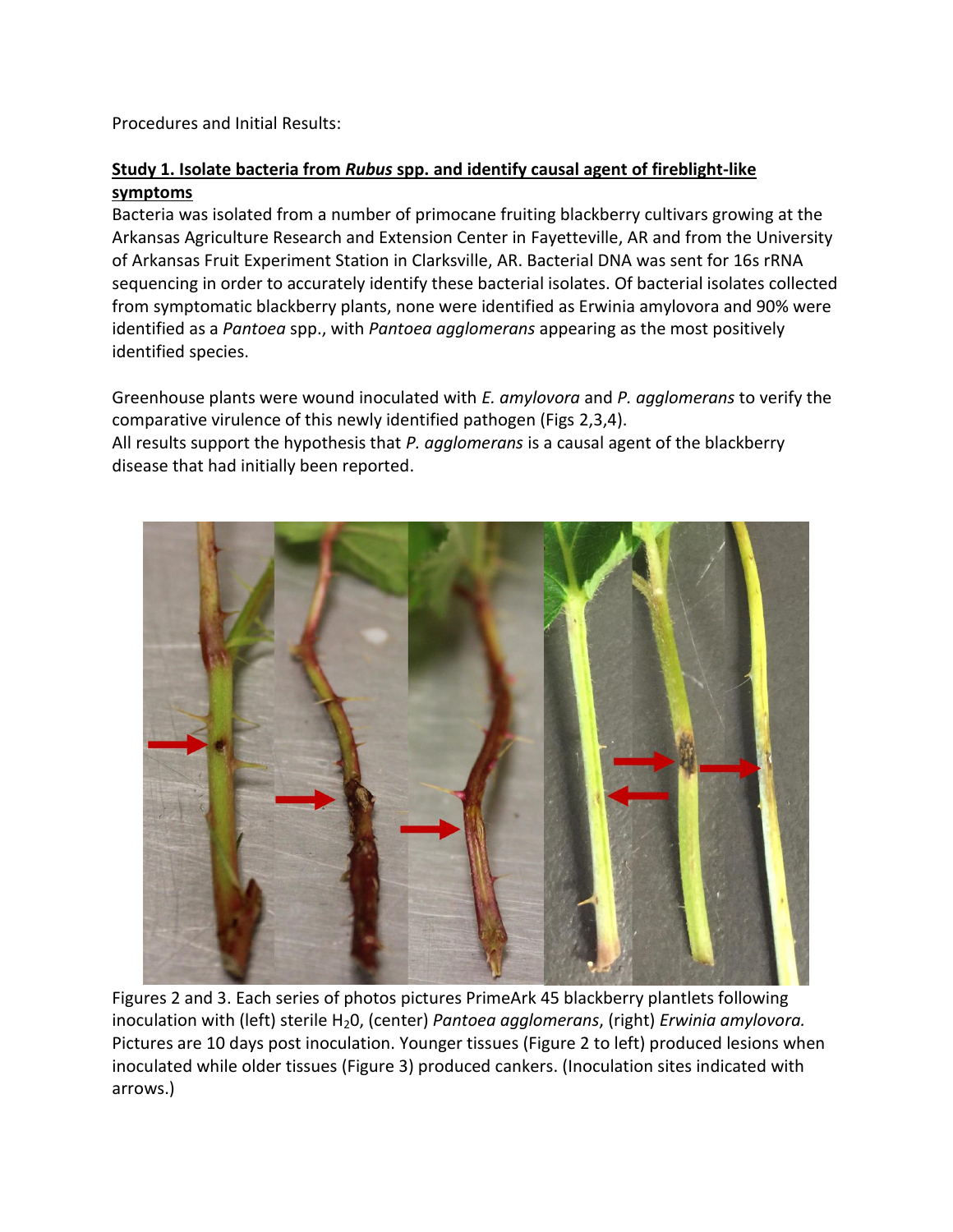

Figure 4. Statistical evaluation of comparative lesion severity following three replicated greenhouse trials. PrimeArk 45 plantlets were wound inoculated and lesions were evaluated 10 days post inoculation. Using Tukey's HSD test, no significant difference was found in the severity of the lesions caused by *Pantoea agglomerans* and those caused by *Erwinia amylovora*.

#### **Study 2. Test for host specificity of** *P. agglomerans* **isolated from** *Malus* **spp. and** *Rubus* **spp. in order to identify sources of initial inoculum**

In addition to collecting bacteria from blackberry plants exhibiting fireblight-like symptoms, isolates were also collected from a number of symptomatic apple trees. The University of Arkansas apple breeding program has maintained a selection block at the Arkansas Agriculture Research and Extension Center in Fayetteville since 2004. These trees have exhibited significant fireblight incidence the past two flowering seasons and are an excellent source of *Malus* spp. infecting isolates. Several *Erwinia amylovora* isolates were collected from this block, along with a few *Pantoea* spp*.* isolates. Although *Pantoea* spp. is not reported to be a pathogen of apple, it was not surprising to isolate this organism from this block as it is a ubiquitous epiphyte (Walterson and Stavrinides, 2015). However, the presence of these isolates led to concern about whether epiphytic *Pantoea* spp*.* on neighboring plants could serve as a source of inoculum for neighboring blackberry plants and whether, under ideal conditions, these epiphytic bacteria could become pathogenic on apple.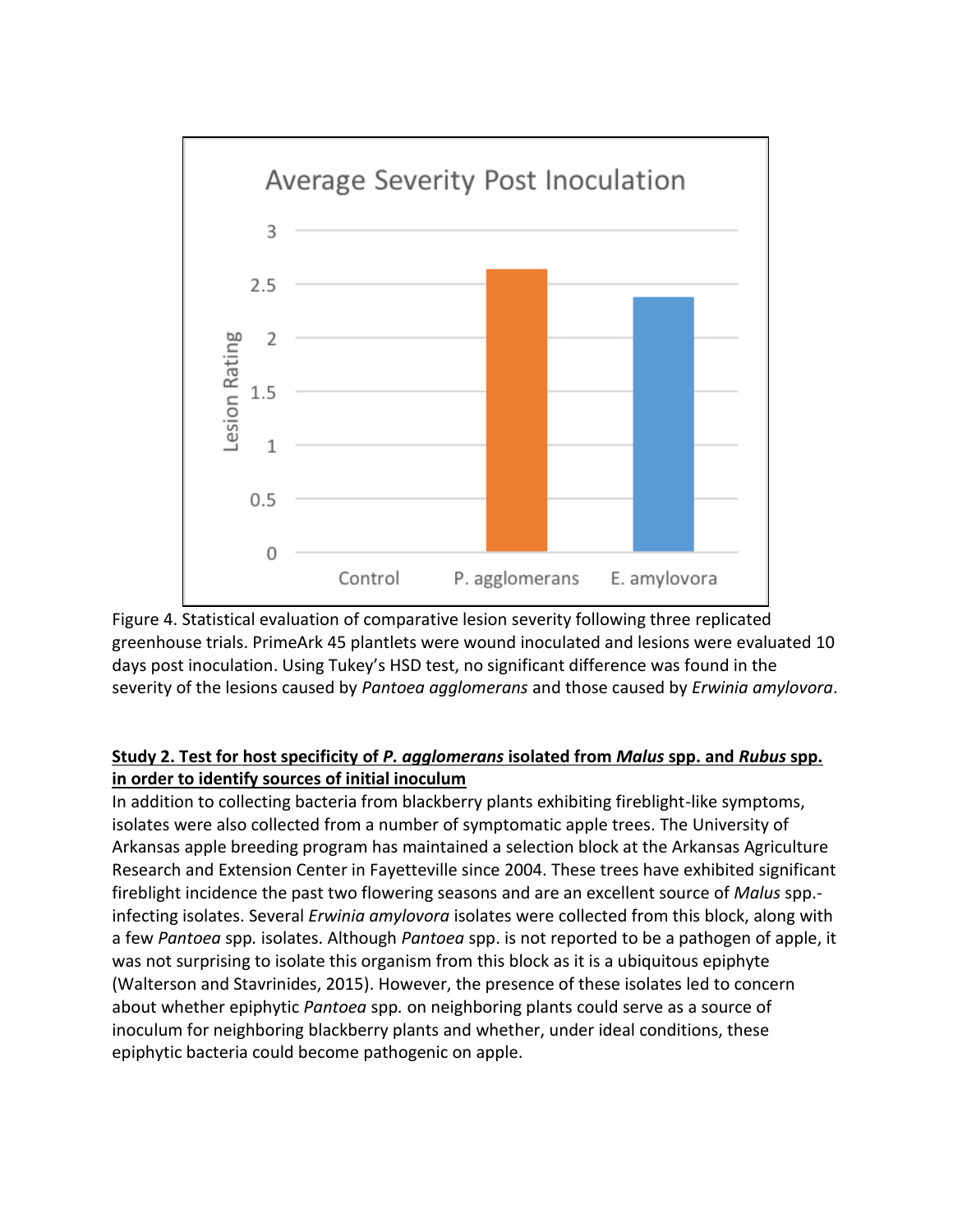We evaluated the pathogenic potential of these isolates by inoculating greenhouse plants. This work was conducted in a greenhouse at the Rosen Alternative Pest Control Center at the University of Arkansas in Fayetteville. Forty 'PrimeArk 45' plantlets were maintained in the greenhouse to prevent secondary infection. Two *Erwinia amylovora* isolates from *Malus* along with two *Pantoea* spp. isolates from *Malus* and four *Pantoea* spp. isolates from *Rubus* were selected. For each isolate, five plantlets were wound inoculated at three individual points with a bacterial suspension. Five plantlets were inoculated with sterile water as a control. The plants were maintained in the mist chamber for 24 hours to mimic an infection period and then moved back into the greenhouse and monitored for disease development for 10 days. Plants were rated based on lesion size and presence of cankering. As was found in our initial study, there was no significant difference between the severity of lesions on plantlets inoculated with *Pantoea* versus those inoculated with *Erwinia*. The source of the *Pantoea* isolate also had no effect. Apple isolates were equally pathogenic on blackberry. (Fig. 5.)



Figure 5. Statistical evaluation of comparative lesion severity following greenhouse trials. PrimeArk 45 plantlets were wound inoculated and lesions were evaluated 10 days post inoculation. Using Tukey's HSD test, no significant difference was found in the severity of the lesions caused by *Pantoea* isolates from apple or blackberry and those caused by *Erwinia amylovora*.

In order to determine whether *Pantoea* isolates from either apple or blackberry can be pathogenic on apple fifteen Jonathan seedlings have been moved into the greenhouse. Once these seedlings develop new leaves they will be wound inoculated in a similar fashion and the lesions will be rated. (Contact the authors in early spring for final results.)

## **Study 3. Investigate the possibility of systemic infection**

In recent years, incidence of fireblight-like symptoms on *Rubus* spp. has been increasing with the widespread use of primocane fruiting blackberry cultivars. These plants have a secondary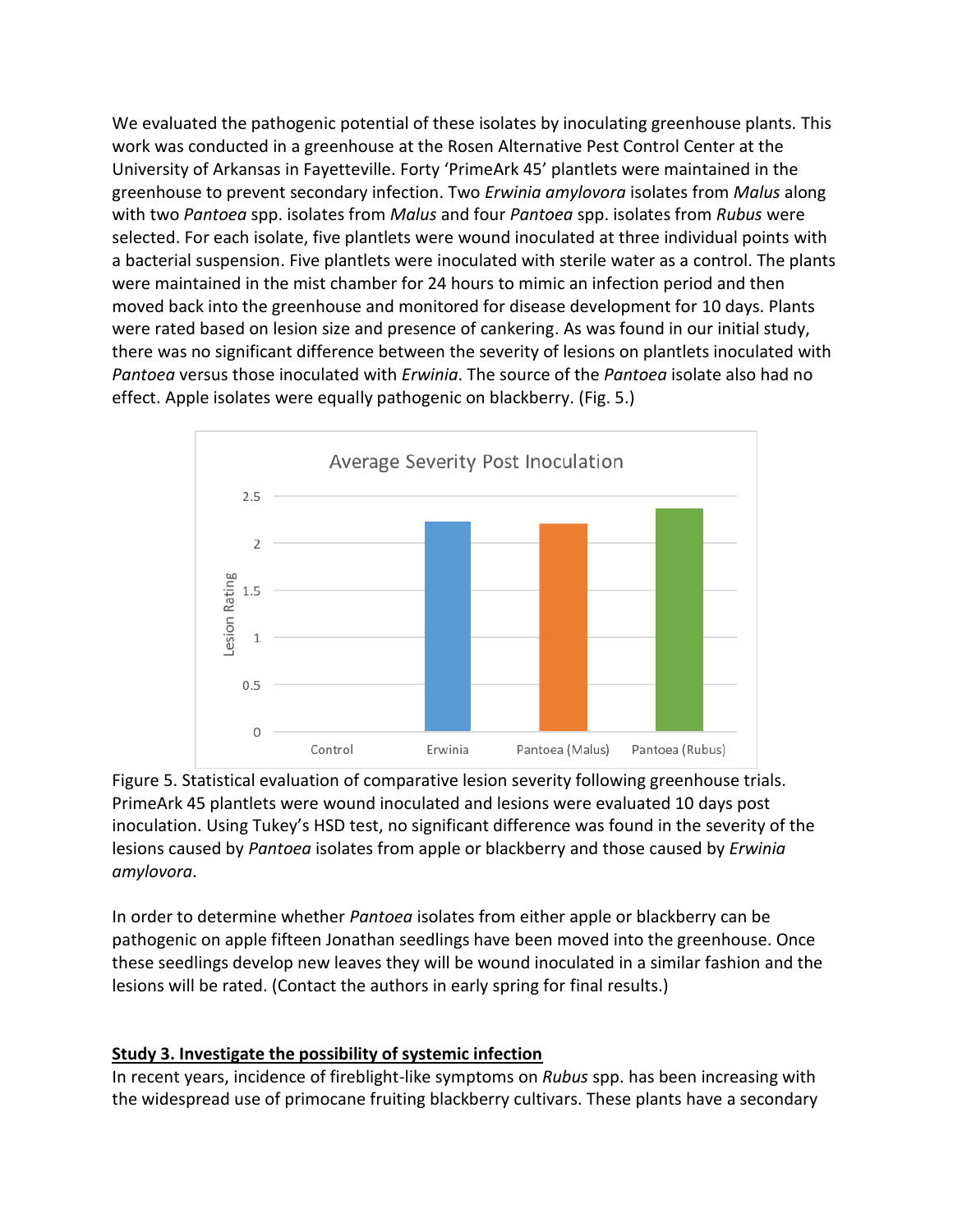flowering season in the late summer and fall, exposing them to a new potential infection period.

One of the points of confusion about the infection cycle in this pathosystem is what the initial source of inoculum is each season (Schilder, 2007), as a common management practice for blackberry production involves cutting canes down to the crown at the end of the season, removing existing cankers. In apple and pear, *E. amylovora* is known to overwinter in cankers on the trunk and limbs of the tree. Given the similarities between *P. agglomerans* and *E. amylovora*, we will investigate whether it is possible that in blackberry the infection is systemic to the point that the crown and root tissue left in the soil is serving as a reservoir. Crown tissue was collected from cut-back canes in a heavily infested stand at the Arkansas Agriculture Research and Extension Center in Fayetteville. This crown tissue was surface sterilized and rubbed onto LB plates to test for presence of the pathogen in the crown. The pathogen was present in all samples collected from all three of the blackberry cultivars tested. Having found evidence to support the movement of bacteria into the crown tissue, we now aim to demonstrate that these bacteria will recolonize new tissue in the spring. This work will be done in a greenhouse at the Rosen Alternative Pest Control Center at the University of Arkansas in Fayetteville. 'PrimeArk-45' plantlets have been grown in pots and wound inoculated with either *E. amylovora*, *P. agglomerans*, or sterile water (5 replicates per treatment). 10 days after foliar symptoms developed, plants were cut back to the crown. New growth will be collected and plated onto LB agar to test for survival and movement of the pathogen. (Contact the authors in early spring for final results.)

# **Study 4. Examine the potential role of mite feeding/mechanical damage in disease development**

A correlation between fireblight-like symptoms and broad-mite feeding has been noted in multiple locations by a number of growers and scientists (Clark, Garcia, Johnson, personal communications). We aim to verify and explain this correlation with a number of controlled studies.

## Vector Potential

With a correlation between pest feeding and disease severity, the first question is whether the pest is acting as a vector. In order to rule out this possibility, we are collaborating with an entomology lab working extensively with broadmites.

A group of 'PrimeArk 45' plants have been maintained in an experimental plot at the University of Arkansas Southwest Research and Extension Center in Hope, AR. These plants are heavily infested with broadmites and over the course of the last season a number of these plants developed fireblight-like symptoms. We verified that these plants are infested with *Pantoea agglomerans*. Our collaborators in entomology are in the process of extracting DNA from the broadmites present on the symptomatic plants to test for the presence of *P. agglomerans* in the mite's gut and mouthparts. These data will provide insight into whether the broadmites likely vector the pathogen, or play a more indirect role in exacerbating the disease. (Contact the authors in early spring for results.)